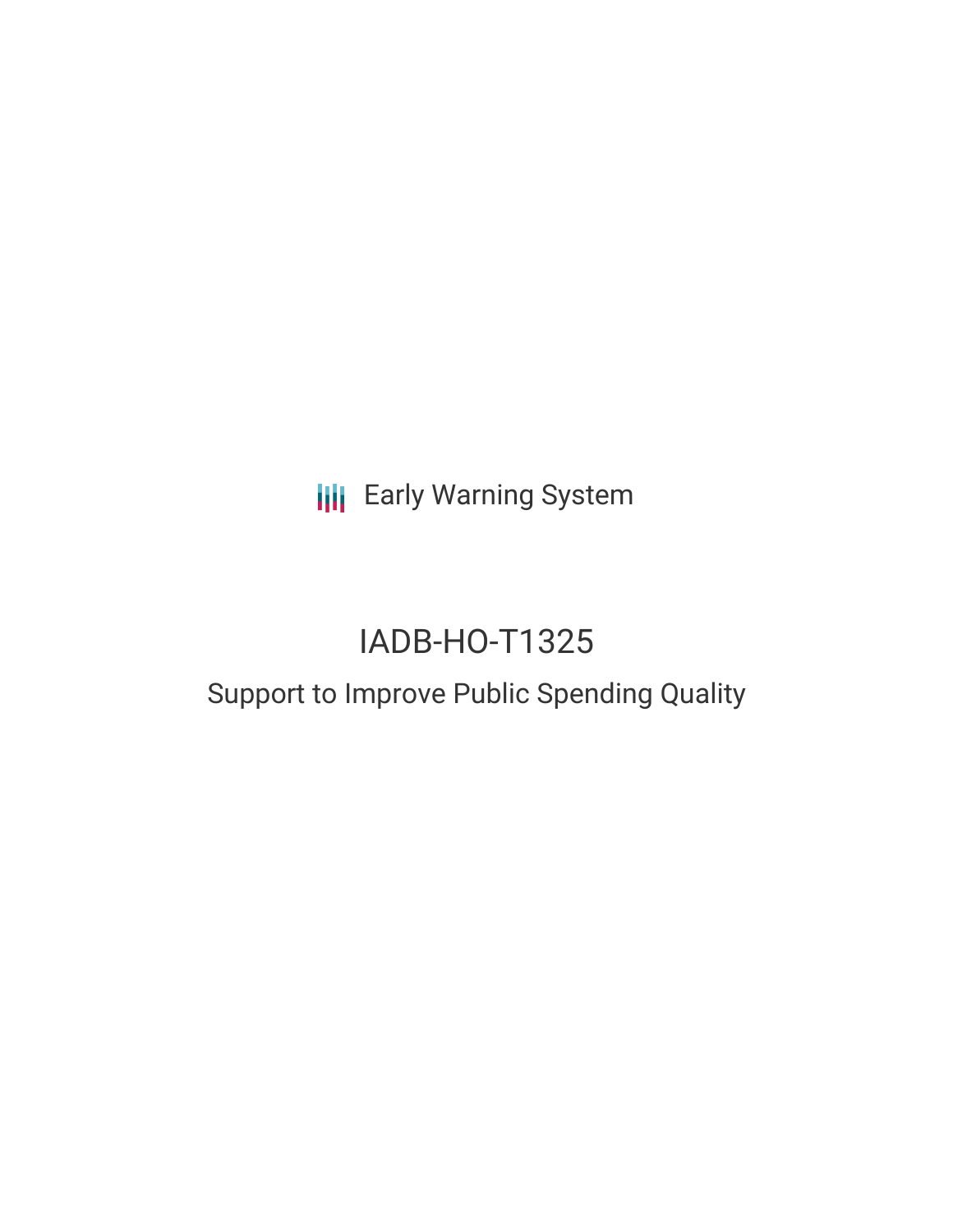

### **Quick Facts**

| <b>Countries</b>               | Honduras                                  |
|--------------------------------|-------------------------------------------|
| <b>Financial Institutions</b>  | Inter-American Development Bank (IADB)    |
| <b>Status</b>                  | Approved                                  |
| <b>Bank Risk Rating</b>        | C                                         |
| <b>Voting Date</b>             | 2019-11-04                                |
| <b>Borrower</b>                | Government of Honduras                    |
| <b>Sectors</b>                 | Law and Government, Technical Cooperation |
| <b>Investment Type(s)</b>      | Grant                                     |
| <b>Investment Amount (USD)</b> | $$0.01$ million                           |
| <b>Project Cost (USD)</b>      | $$0.01$ million                           |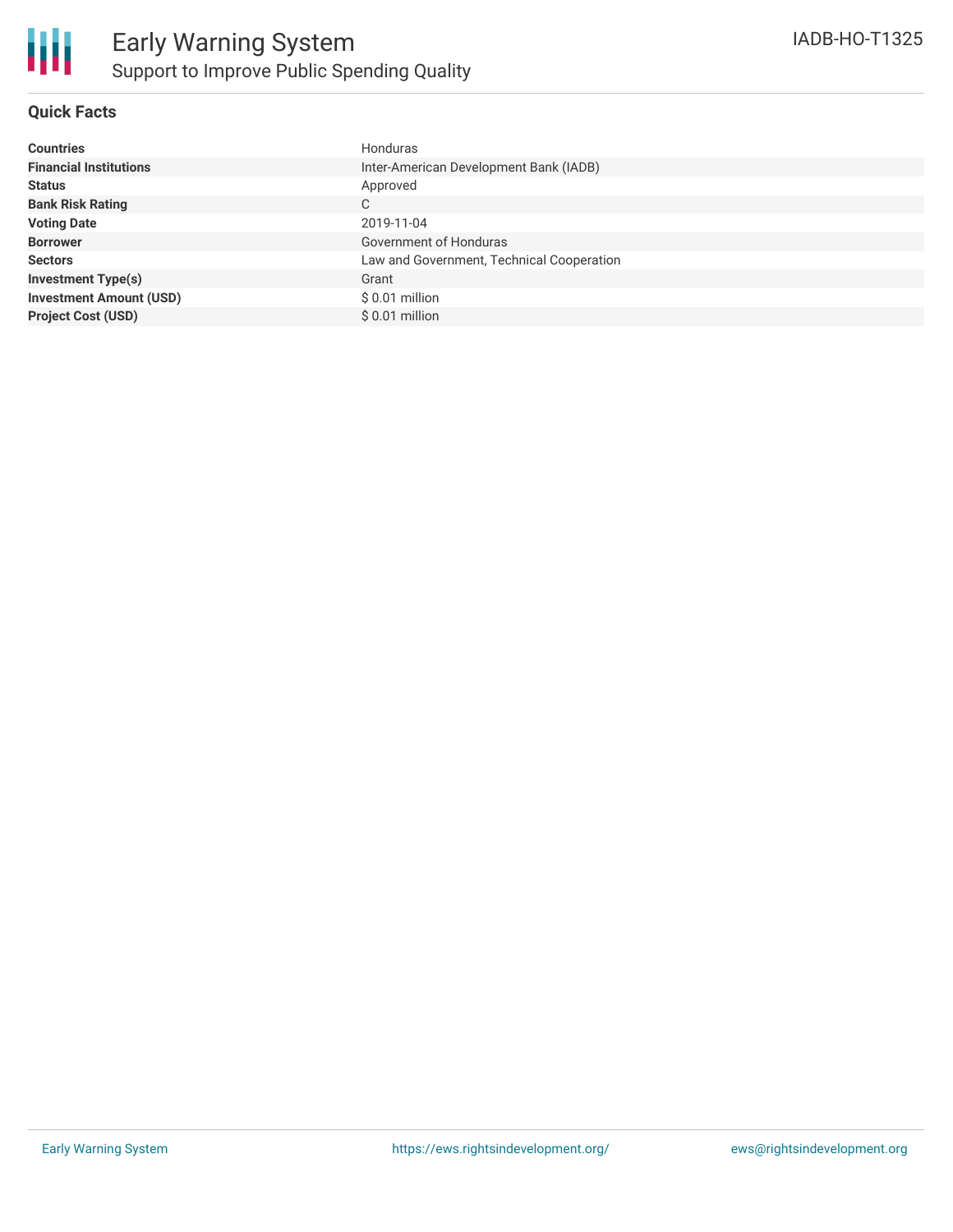

### **Project Description**

According to the bank, the general objective is to improve the quality and efficiency of public expenditure, through (i) strengthening the medium-term spending framework and prioritizing results-based public expenditure (particularly social expenditure); and (ii) to modernize the public procurement mechanisms.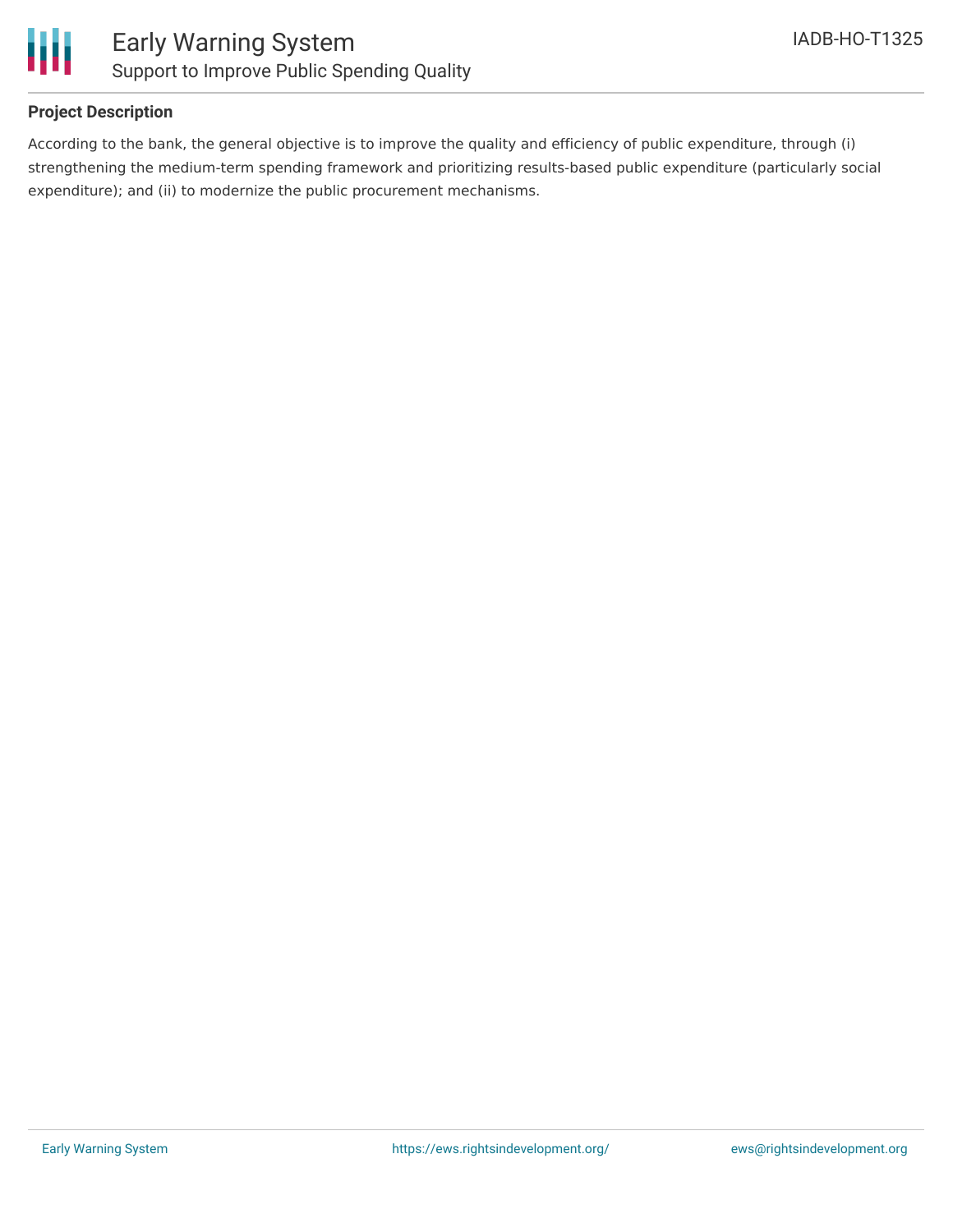

### Early Warning System Support to Improve Public Spending Quality

### **Investment Description**

• Inter-American Development Bank (IADB)